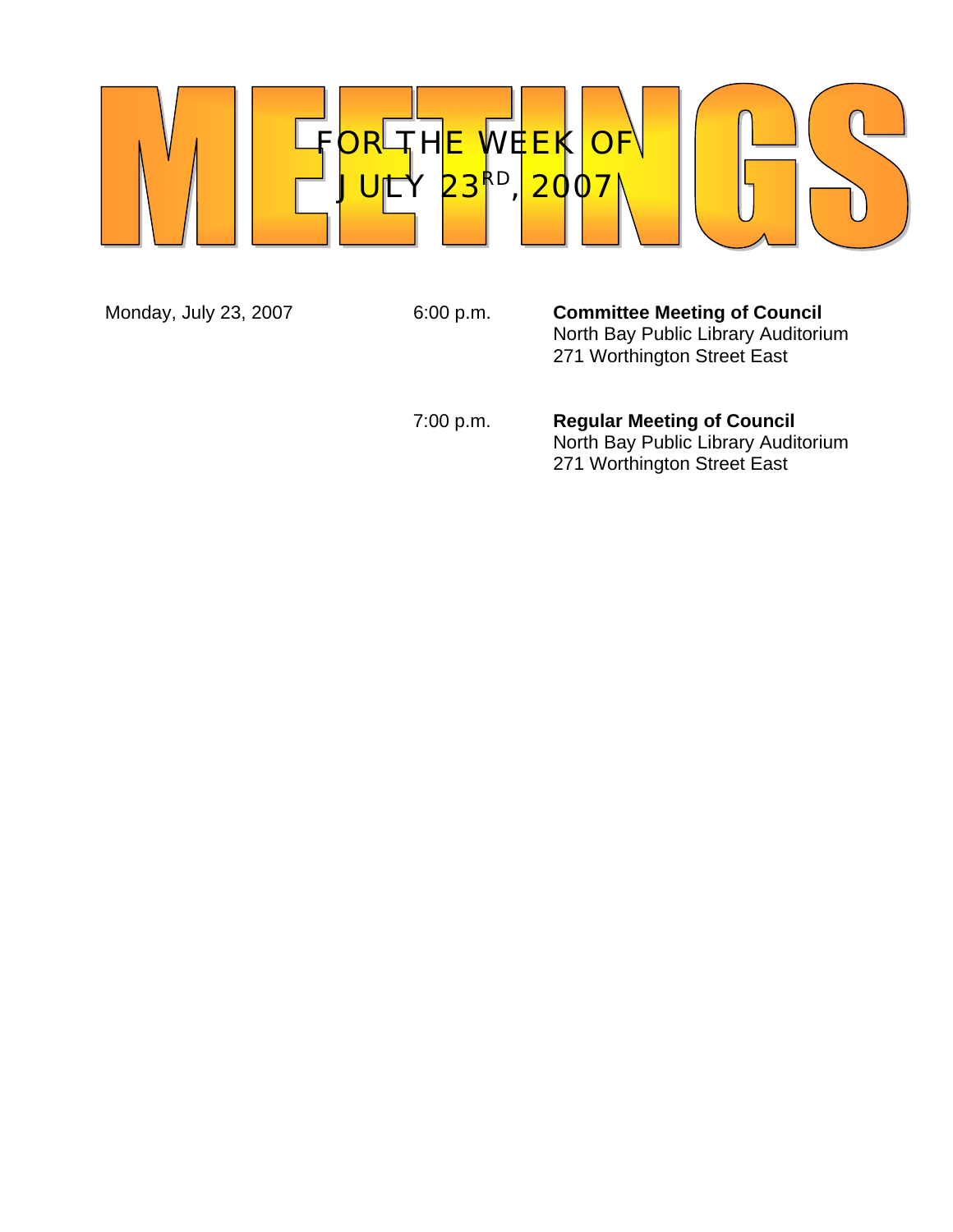# **THE CORPORATION OF THE CITY OF NORTH BAY REGULAR MEETING OF COUNCIL HELD MONDAY, JULY 23RD, 2007**

### **PUBLIC PRESENTATIONS:**

No scheduled presentations

## **PUBLIC MEETING MINUTES:**

Monday, July 9, 2007

# **CLOSED MEETING MINUTES (available for Council viewing in the Clerk's Office):**

Monday, July 9, 2007

## **COMMITTEE REPORTS:**

Striking Committee Report No. 2007-03

#### **CORRESPONDENCE:**

- 1. Report from I.G. Kilgour dated June 22, 2007 re Lane closure application Wyld Street, Third Avenue, Fisher Street and Second Avenue (T09/2007/ CHIVE/SECONDAV).
- 2. Application from The Bull & Quench British Pub dated July 17, 2007 re Temporary extension of Liquor License (P09/2007/LICEN/LIQUOR).
- 3. Rezoning application by the City of North Bay Third Avenue and Wyld Street (D14/2007/CNB/THIRDAVE).
- 4. Rezoning application by Golf Fleet Investments Ltd. Four Mile Lake Road (D14/2007/GFIL/GOURMILE).
- 5. Report from S. Kitlar dated July 16, 2007 re Waterfront exemptions (R00/2007/ PARKS/GENERAL).
- 6. Report from S. Kitlar dated July 17, 2007 re Cementation Canada Inc. Summer Staff Celebration (M02/2007/SPECI/GENERAL).
- 7. Report from A. Korell dated July 17, 2007 re Rural Roadway Reconstruction Program (F05/2007/PUBWO/PR50).